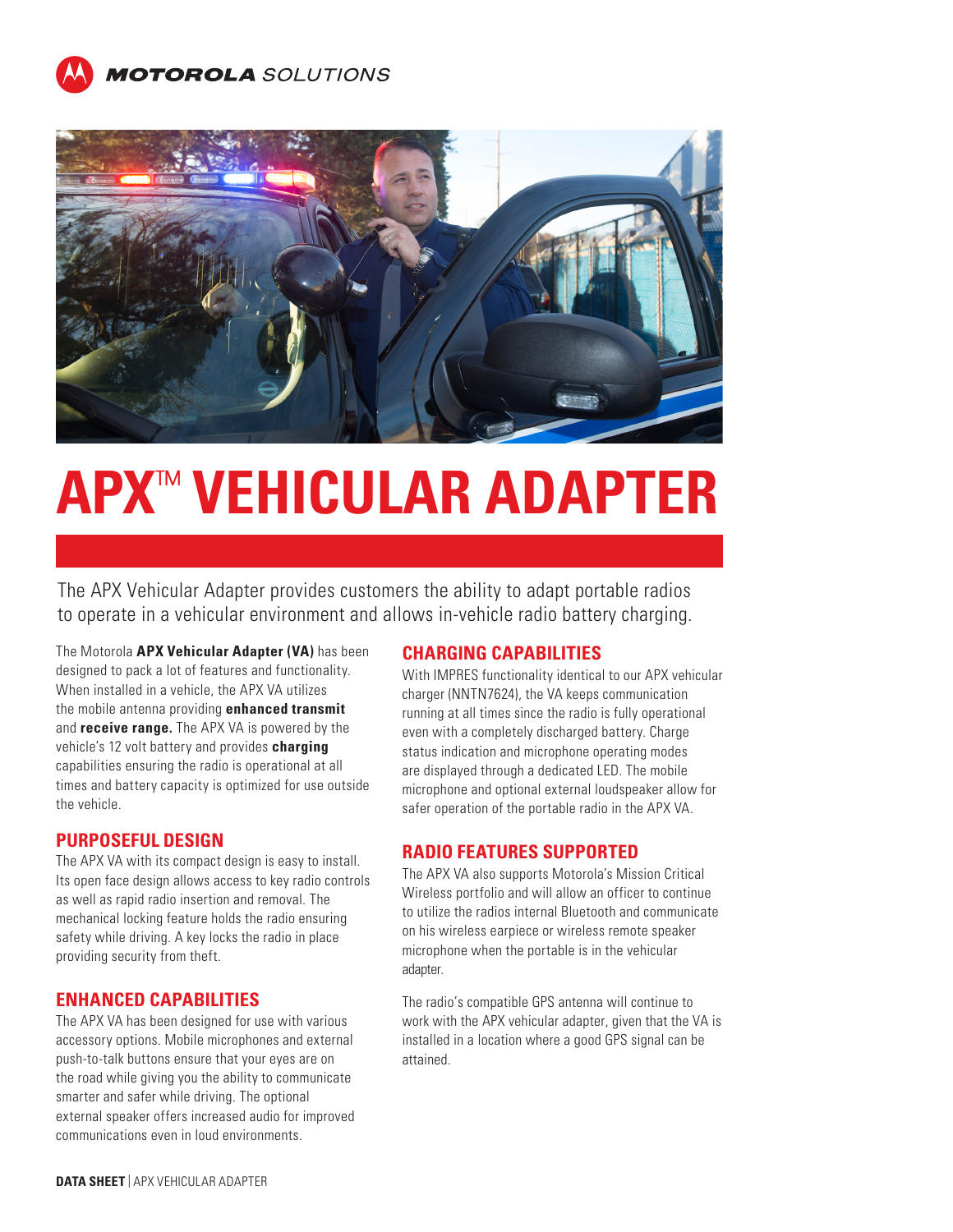| <b>GENERAL</b>                  |                                    |                                                                                                       |                                                                  |
|---------------------------------|------------------------------------|-------------------------------------------------------------------------------------------------------|------------------------------------------------------------------|
| <b>Kit Number</b>               | <b>NNTN8527</b>                    |                                                                                                       |                                                                  |
| <b>Radio Compatibility</b>      |                                    | APX 8000, APX 8000XE, APX 6000, APX 6000Li, APX 6000XE, and SRX 2200                                  |                                                                  |
| <b>Battery Compatibility</b>    |                                    | NNTN7038, NNTN8092, PMNN4403, NNTN8182, PMNN4547,<br>PMNN4485, PMNN4486, PMNN4504, NNTN8930, PMNN4547 |                                                                  |
| <b>Supply Voltage</b>           |                                    |                                                                                                       |                                                                  |
| Nominal                         | 13.8 Volts                         |                                                                                                       |                                                                  |
| <b>Temperature</b>              |                                    |                                                                                                       |                                                                  |
| Charging                        | $+10^{\circ}$ C to $+40^{\circ}$ C |                                                                                                       |                                                                  |
| Operating                       | $-30^{\circ}$ C to $+60^{\circ}$ C |                                                                                                       |                                                                  |
| Storage                         | $-55^{\circ}$ C to $+85^{\circ}$ C |                                                                                                       |                                                                  |
| <b>Dimensions</b>               |                                    |                                                                                                       |                                                                  |
| $(L \times W \times H)$ in      | $10 \times 5.4 \times 3.3$         |                                                                                                       |                                                                  |
| Specification*                  | <b>VHF</b>                         | UHF (Band 1/Band 2)                                                                                   | 7/800 MHz                                                        |
| Frequency Range (MHz)           | 136-174                            | 380-470/450-520                                                                                       | RX: 764-776 / 851-870<br>TX: 764-776, 794-806 / 806-825, 851-870 |
| Power (Watts)                   | 6                                  | 5                                                                                                     | 3                                                                |
| Analog Sensitivity (12dB SINAD) | 0.17 <sub>µ</sub> V                | $0.229/0.215 \mu V$                                                                                   | 0.283 <sub>µ</sub> V                                             |



\*Based on APX 6000 Radio Specification.

| <b>PERFORMANCE</b>                 |                                       |                                           |
|------------------------------------|---------------------------------------|-------------------------------------------|
| Charge Time                        | Three Hours Maximum                   |                                           |
| <b>Vehicle Current</b>             | <b>Discharged Battery</b>             | <b>Charged Battery</b>                    |
| Vehicle OFF (mAdc)                 | 2                                     | 2 (If radio is out of the VA; 10mA if in) |
| <b>Vehicle ON/Radio ON</b>         |                                       |                                           |
| Radio Standby (mAdc)               | 1000                                  | 220                                       |
| Radio Rx (mAdc)                    | 1000                                  | 220                                       |
| Radio Rx w/External Speaker (mAdc) | 2000                                  | 1000                                      |
| Radio Tx (mAdc)                    | 1000                                  | 220                                       |
| <b>Audio Output</b>                |                                       |                                           |
| Basic                              | 500 mW (with less than 5% distortion) |                                           |
| <b>Optional External Speaker</b>   | 7.5W (with less than 10% distortion)  |                                           |

For optimum receiver sensitivity it is recommended that a 3 dB gain antenna with low-loss co-ax be ordered with 800 MHz systems.

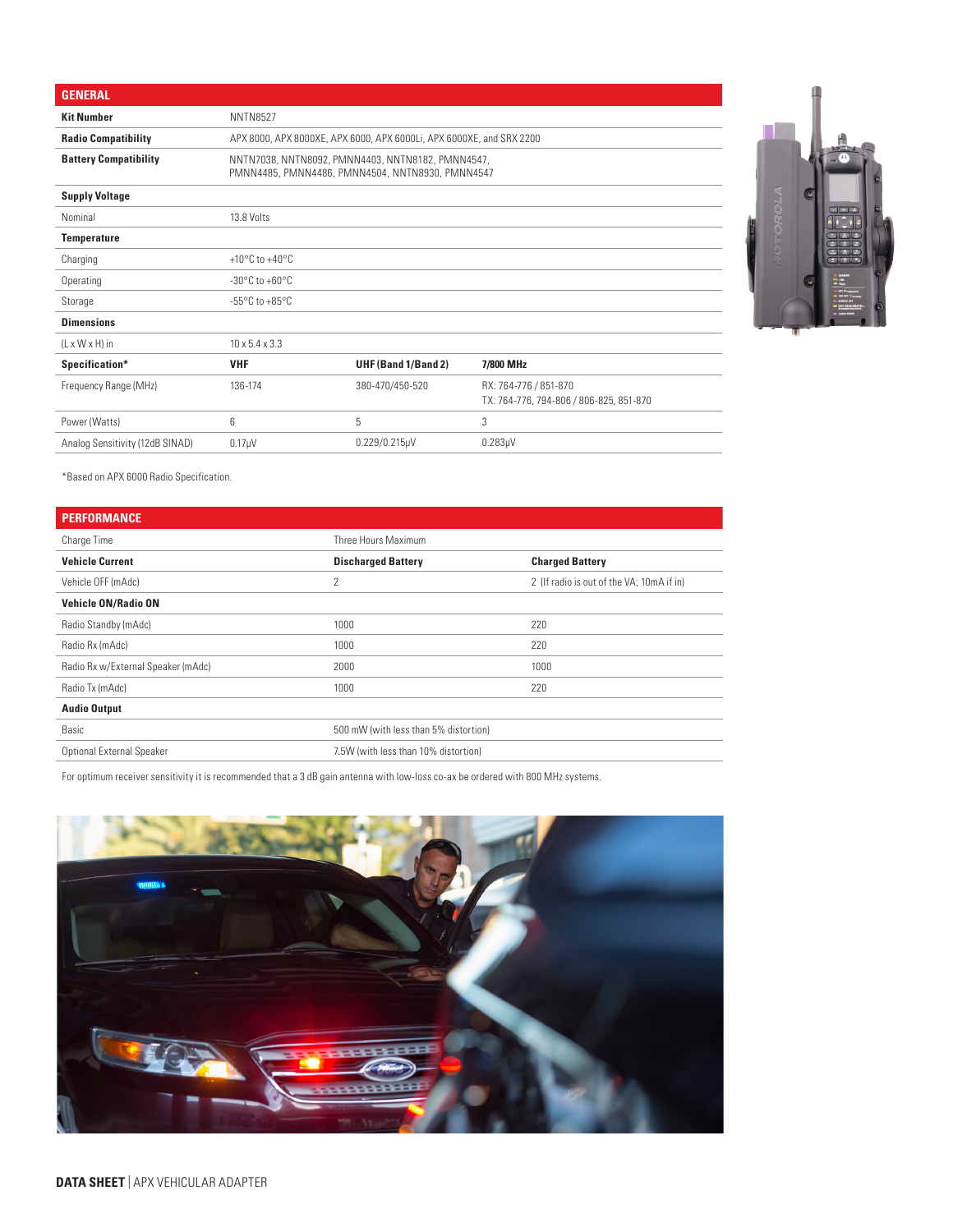| <b>ENVIRONMENTAL</b>           |                                                                                 |
|--------------------------------|---------------------------------------------------------------------------------|
| Low Temperature Operational    | MIL-STD-810G, Method 502.5, Procedure II                                        |
| High Temperature Operational   | MIL-STD-810G, Method 501.5, Procedure II                                        |
| Low Temperature Storage        | MIL-STD-810G, Method 502.5, Procedure I, Category 3 (Severe Cold)               |
| High Temperature Storage       | MIL-STD-810G. Method 501.5. Procedure I-A1                                      |
| <b>Thermal Shock</b>           | MIL-STD-810G. Method 503.5. Procedure I - C                                     |
| <b>High Humidity Endurance</b> | MIL-STD-810G, Method 507.5, Procedure II (507.5-7 Aggravated Temperature Cycle) |
| Shock Functional               | MIL-STD-810G, Method 516.6, Procedure I                                         |
| Shock Crash Hazard             | MIL-STD-810G, Method 516.6, Procedure V                                         |
| Shock Bench Handling           | MIL-STD-810G, Method 516.6, Procedure VI                                        |
| Life Cycle                     | 100,000 cycles                                                                  |

**INSTALLATION**

# **APX VEHICULAR ADAPTER ORDERING GUIDE**

| <b>VERIFY RADIO COMPATIBILITY</b>                                                                                                                                                                                                                 |
|---------------------------------------------------------------------------------------------------------------------------------------------------------------------------------------------------------------------------------------------------|
| APX 8000                                                                                                                                                                                                                                          |
| APX 8000XE                                                                                                                                                                                                                                        |
| APX 6000                                                                                                                                                                                                                                          |
| APX 6000XE                                                                                                                                                                                                                                        |
| APX 6000Li                                                                                                                                                                                                                                        |
| SRX2200                                                                                                                                                                                                                                           |
| $D - 32$ and $D - 42$ and $D - 42$ and $D - 42$ and $D - 42$ and $D - 42$ and $D - 42$ and $D - 42$ and $D - 42$ and $D - 42$ and $D - 42$ and $D - 42$ and $D - 42$ and $D - 42$ and $D - 42$ and $D - 42$ and $D - 42$ and $D - 42$ and $D - 4$ |

Radios require firmware version, R13.00.00 or later.

VHF radios must have RF PCB revision NUD7120DZ or later

|                                  | <b>VERIFY BATTERY COMPATIBILITY</b>                             |
|----------------------------------|-----------------------------------------------------------------|
| <b>KIT NUMBER</b>                | <b>DESCRIPTION</b>                                              |
| <b>PMNN4485</b>                  | IMPRES 2 Li-lon 2550mAh battery, rugged, IP68                   |
| <b>PMNN4486</b>                  | IMPRES 2 Li-lon 3400mAh typical, rugged, IP68                   |
| PMNN4504                         | IMPRES™2 Li-Ion Battery, 3400 mAh, UL2054 DIV2,<br>rugged, IP68 |
| NNTN8930                         | IMPRES 2 Li-lon 2650 mAh battery, TIA 4950, rugged,<br>IP68     |
| <b>PMNN4547</b>                  | IMPRES 2 Li-Ion 3100 mAh battery, TIA4950, rugged, IP68         |
| NNTN7038                         | Li-Ion IMPRES IP67 3100 mAh                                     |
| NNTN8092                         | Li-Ion FM IMPRES Ruggedized 2350 mAh                            |
| PMNN4403                         | Li-Ion Slim IMPRES IP67 2150 mAh                                |
| <b>NNTN8182</b>                  | Li-Ion Ruggedized Military Coyote Brown 3100 mAh                |
| <b>ORDER THE APX VA NNTN8527</b> |                                                                 |
| <b>ADAPTER</b>                   | THE FOLLOWING ITEMS ARE INCLUDED WITH THE VEHICULAR             |

| NTN8940           | Trunnion mounting bracket                                                               |
|-------------------|-----------------------------------------------------------------------------------------|
|                   | AN EXTERNAL ANTENNA IS REQUIRED. SELECT FROM THE<br><b>LIST OF COMPATIBLE ANTENNAS:</b> |
| <b>KIT NUMBER</b> | <b>DESCRIPTION</b>                                                                      |
| HAD4006           | 1/4-wave (136 - 144)                                                                    |
| HAD4007           | 1/4-wave (144 - 150.8)                                                                  |
| HAD4008           | 14-wave (150.8 - 162)                                                                   |
| HAD4009           | 1⁄4-wave (162 - 174)                                                                    |
| HAD4021           | Wideband (136 - 174)                                                                    |
| HAD4022           | 3 dB gain (136 - 174)                                                                   |
| HAF4003           | 1⁄4-wave (450 - 470)                                                                    |
| <b>HAE4004</b>    | 1⁄4-wave (470 - 512)                                                                    |
| HAF4011           | $3.5$ dB gain (450 $-$ 470)                                                             |
| HAF4013           | 3.5 dB gain (494 - 512)                                                                 |
| HAE6010           | $3.5$ dB gain (380 - 433)                                                               |
| HAE6011           | 5 dB gain (380 - 433)                                                                   |
| HAE6012           | 1⁄4-wave (380 - 433)                                                                    |
| HAE6013           | 3 dB gain, Stubby (762 - 870)                                                           |
| HAF4013           | 3 dB gain, Stubby (762 - 870)                                                           |
| HAF4014           | 3 dB gain, Elevated Feed (762 - 870)                                                    |
| HAF4016           | 1/4-wave (762 - 870)                                                                    |

HAF4017 3 dB gain, Co – Linear (762 – 870)

**A TRUNNION MOUNTING BRACKET IS REQUIRED FOR** 

**UNLESS XTVA BRACKET IS AVAILABLE FOR REUSE**

**KIT NUMBER DESCRIPTION**

#### **DESCRIPTION**

Fused power cable

2 keys for the lock

Screws for attaching VA to the trunnion

Safety leaflet / quick start guide